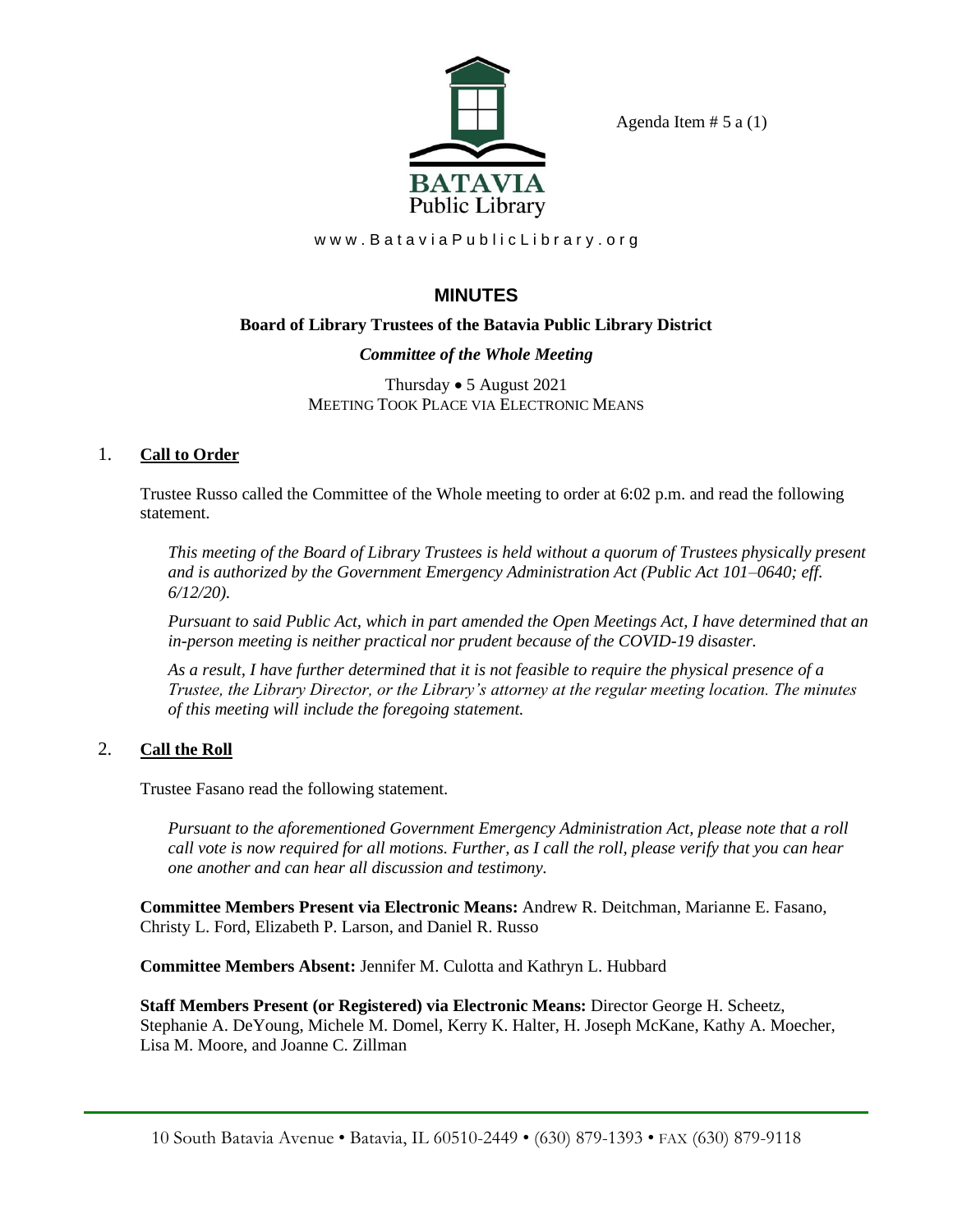## **Visitors Present via Electronic Means:** None

## 3. **Comments from the Audience**

There were no comments from the audience.

#### 4. **Approve the Agenda**

Trustee Russo asked whether there were any changes to the agenda.

Motion by Trustee Larson to approve the agenda, as presented. Seconded by Trustee Ford. Roll Call: Trustee Deitchman, aye; Trustee Fasano, aye; Trustee Ford, aye; Trustee Larson, aye; Trustee Russo, aye. The motion carried, 5–0, with two members absent.

## 5. **Approve the Minutes:** Committee of the Whole Meeting, Thursday, 3 June 2021

Trustee Russo asked whether there were any changes to the minutes.

Motion by Trustee Ford to approve the minutes, as presented. Seconded by Trustee Fasano. Roll Call: Trustee Deitchman, aye; Trustee Fasano, aye; Trustee Ford, aye; Trustee Larson, aye; Trustee Russo, aye. The motion carried, 5–0, with two members absent.

### 6. **A Resolution Certifying the 2020–2021 Illinois Public Library Annual Report (IPLAR)**  (RESOLUTION 2021–007) (Standing Committee on Policy)

Trustee Russo stated that the purpose of this agenda item was to recommend that the Board of Library Trustees accept and certify the 2020–2021 Illinois Public Library Annual Report (IPLAR), as presented.

Director Scheetz reported Section 30–65 of the Public Library District Act of 1991 [75 ILCS 16] provides that, "On or before September 1 of each year, the board shall prepare a written report for the past fiscal year," and describes the scope and content of such a report. Further, the Board of Library Trustees is required to prepare, accept, and certify the Illinois Public Library Annual Report according to instructions provided by the Illinois State Library.

In response to a question from Trustee Ford, discussion followed on how the report is prepared; that is, whether the Board is expected to prepare the report itself.

Director Scheetz noted that staff members compile the data, and the Board certifies the report. Under the direction of the Library Director, the Human Resources Manager / Executive Assistant, with the assistance of most of the managers, prepares the report each year.

Director Scheetz reported that two sections of the IPLAR were pending completion, including the "Capital Needs Assessment," for which he will use data from the Capital Asset Study, and the Secretary's Audit, which he will schedule with Trustee Ford and Trustee Larson prior to the Regular Meeting.

As a correction, Trustee Deitchman noted that the term of office for Trustee Culotta was stated as 2021. Since she was elected to a new four-year term in April, the correct date is 2025.

Trustee Russo observed that the comprehensive nature of the IPLAR is an important reminder of how much work is done at the Library each year.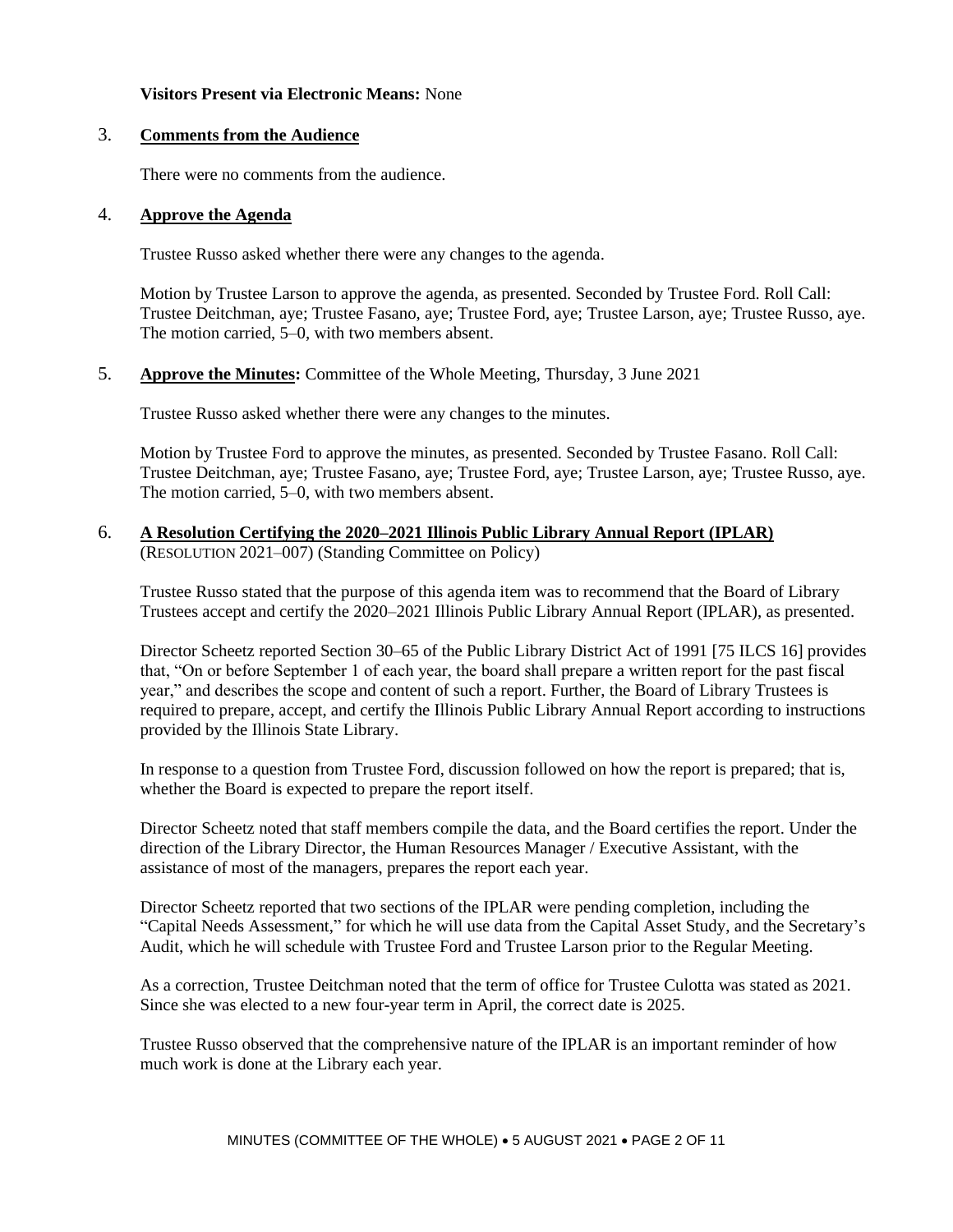Motion by Trustee Larson to approve "A Resolution Certifying the 2020–2021 Illinois Public Library Annual Report (IPLAR)" (Resolution 2021–007), as presented. Seconded by Trustee Deitchman. Roll Call: Trustee Deitchman, aye; Trustee Fasano, aye; Trustee Ford, aye; Trustee Larson, aye; Trustee Russo, aye. The motion carried, 5–0, with two members absent.

The Committee requested Director Scheetz to include this item on the Consent Agenda.

## 7. **A Resolution Declaring Selected Library Furniture, Furnishings, Equipment, and Supplies to Be Surplus Property, and Authorizing the Disposition of the Surplus Property** (RESOLUTION 2021–008) (Standing Committee on Facilities)

Trustee Russo stated that the purpose of this agenda item was to present an inventory of furniture, furnishings, equipment, and supplies to the Board of Library Trustees, and recommend that such "Inventory of Surplus Property" be declared no longer necessary or useful for library purposes and that the Library Director be authorized to sell or otherwise dispose of said surplus property in an appropriate manner. Discussion followed.

In response to a question from Trustee Russo, discussion followed on the disposition of the property.

Pursuant to the Public Library District Act of 1991, which describes the manner in which the Library District may sell or otherwise dispose of such property [75 ILCS 16 / 30–55.32], Director Scheetz stated that he proposed to sell or otherwise dispose of the surplus property according to the following methods:—

- **Public Sale:** Items on the list may be offered for public sale at auction, either in-person (live or silent) or online (eBay, &c.), or on the basis of sealed bids. In the case of in-person auctions or sealed-bid sales, the Library will publish a public notice of the sale in a local newspaper of general circulation.
- **Offer of Donation:** Items may be offered for sale or as a donation to other tax-supported libraries or library systems, as well as other units of local government and not-for-profit organizations. In the latter instance, first preference will be given to organizations located in the Batavia Public Library District.
- **Recycle:** Items that are not sold or otherwise disposed of will be recycled, as appropriate. (Unfortunately, the City of Batavia no longer offers a self-service recycling program for electronic equipment and small appliances.)
- **Discard:** Any remaining items will be discarded.

Director Scheetz noted that the Reaching Across Illinois Library System (RAILS), in particular, offers the opportunity to list surplus property for sale or donation.

Motion by Trustee Ford to recommend that the Board of Library Trustees approve "A Resolution Declaring Selected Library Furniture, Furnishings, Equipment, and Supplies to Be Surplus Property, and Authorizing the Disposition of the Surplus Property," as presented. Seconded by Trustee Fasano. Roll Call: Trustee Deitchman, aye; Trustee Fasano, aye; Trustee Ford, aye; Trustee Larson, aye; Trustee Russo, aye. The motion carried, 5–0, with two members absent.

The Committee requested Director Scheetz to include this item on the Consent Agenda.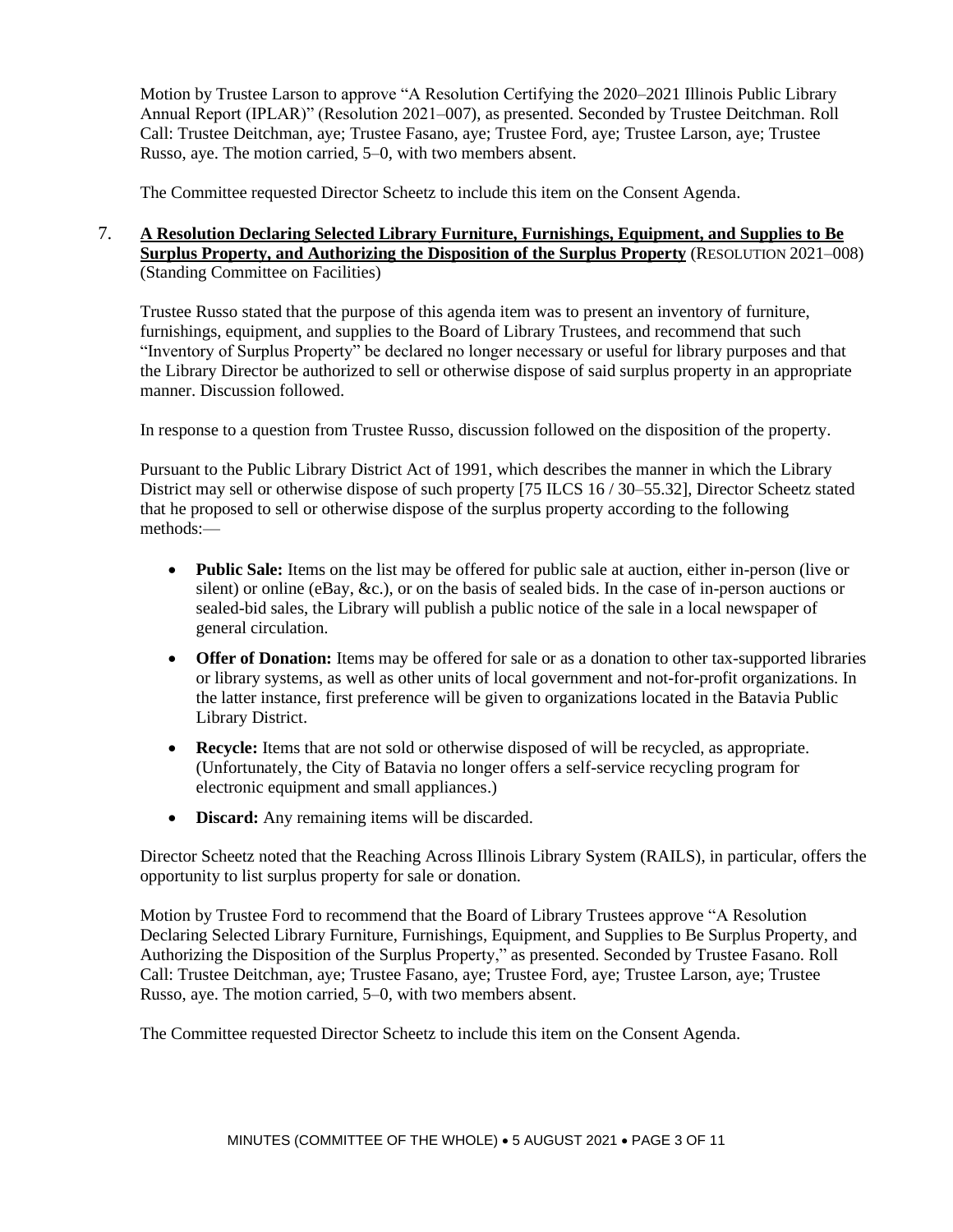## 8. **Policy on Face-Coverings** (Standing Committee on Policy)

Trustee Russo stated that the purpose of this agenda item was to review a proposal to further revise and update the "Policy on Face-Coverings" as the "Level of Community Transmission" of COVID-19 and its variants continues to fluctuate.

At Trustee Russo's request, Director Scheetz provided an overview of recent events and the current situation vis-à-vis face-coverings at Batavia Public Library.

## Overview: Key Points

- The Board recently approved a "Policy on Face-Coverings," as amended (Resolution 2021–006) on Tuesday, 15 June 2021, which included an "Authority to Revise" clause.
- As the "Level of Community Transmission" of COVID-19 and its variants continues to fluctuate, the Library has a continuing need for a policy statement.
- The Library has a need to address changes in CDC guidelines in relation to its "COVID Data" Tracker" (https://covid.cdc.gov/covid-data-tracker/#county-view).
- Employees are covered by the "Administrative Policy on Face-Coverings for Employees," as authorized by Section D 2 (b) (2) of the "Policy on Face-Coverings," as amended.

## Overview: Recent Action in Relation to the "Authority to Revise" Clause

Based on a request from Director Scheetz, Trustee Russo, as Board President, polled the Board of Library Trustees regarding the "Policy on Face-Coverings," as amended.

*Authority to Revise: In such circumstances in which changing conditions make it advisable to revise this Policy in a timely manner (such as new guidance from the Centers for Disease Control, etc.), this Policy may be modified between meetings of the Board of Library Trustees by the Library Director with the approval of the Board President, subject to ratification (or further revision) by simple motion at the next Regular (or Special) Meeting of the Board.*

As a result, effective Tuesday, 3 August 2021, for patrons, pursuant to the latest CDC guidelines and the COVID Data Tracker, the Library *highly recommends* that all persons entering the Library, whether vaccinated or not vaccinated (except as noted in the "Policy on Face-Coverings," as amended), wear a face-covering that fully covers the nose and mouth during their visit.

In other words, the Library expects patrons to wear a face-covering. That said, the Library will not actively enforce this expectation except in egregious circumstances.

## Overview: Further Discussion Points

- If the Level of Community Transmission rises to High (100+ cases per 100,000), or even 75+ cases, then perhaps wearing a face-covering should not be "highly recommended," but rather "required (or mandatory)" for patrons.
- Rather than ratify the modifications approved by the Board President at the Library Director's request (as described above), perhaps the "Policy on Face-Coverings," as amended, requires further revision.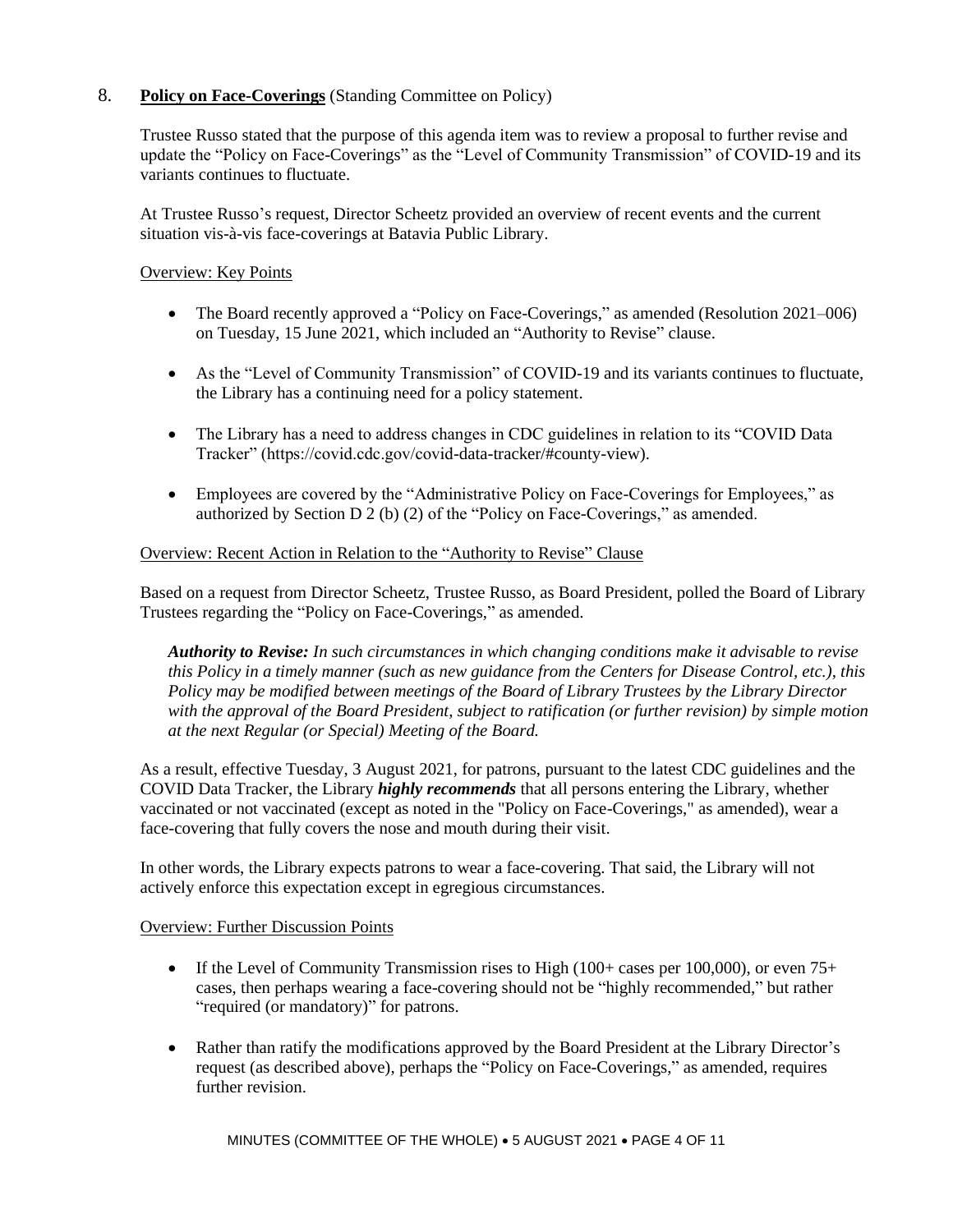To those ends, Director Scheetz proposed the following change in policy.

## Proposed Change in Policy: Revise "Reinstated Automatically" Clause to Reflect Actual Metrics

Revise each instance of the "Reinstated Automatically" clause in the "Policy on Face-Coverings," as follows.

## Original Language

*Reinstated Automatically: This exception shall no longer apply if the Governor and/or Illinois Department of Public Health determines that the State of Illinois must return to any prior Phase of the "Restore Illinois" plan.*

## Revised Language

*Reinstated Automatically: This exception shall no longer apply if either (a) the Governor and/or Illinois Department of Public Health determines that the State of Illinois must return to any prior Phase of the "Restore Illinois" plan, or (b) based on Centers for Disease Control and Prevention (CDC) guidelines in relation to its "COVID Data Tracker." Thus, when the "Level of Community Transmission in Kane County, Illinois," according to the COVID Data Tracker, indicates that Kane County has moved from Substantial (50+ cases per 100,000) to Moderate (<50 cases per 100,000), the Library will remove its restrictions automatically, effective the following day (Monday–Friday; Saturday–Sunday will reflect Friday's status). Conversely, when the Level of Community Transmission for Kane County moves from Moderate to Substantial (or Substantial to High), the Library will restore its restrictions automatically, effective the following day (Monday–Friday; Saturday–Sunday will reflect Friday's status).*

A lively discussion ensued.

In response to a suggestion by Trustee Larson, discussion followed on the Level of Community Transmission—or, as another option, the number of cases per 100,000—at which the Library would require face-coverings.

In response to a question from Trustee Larson, Director Scheetz provided examples of other libraries' practices regarding face-coverings, including St. Charles and Geneva. Discussion followed.

Trustee Deitchman suggested that face-covering should be mandatory when the Level of Community Transmission rises to High (100+ cases per 100,000). Discussion followed.

Trustee Ford suggested that face-coverings should be mandatory when the Level of Community Transmission rises to Substantial (50+ cases per 100,000). Discussion followed.

In response to the Committee's invitation, several members of the Library's Leadership Team provided input.

The consensus of the Committee supported the following changes:—

- Making face-coverings for patrons mandatory when the Level of Community Transmission rises to High (100+ cases per 100,000); and
- Making face-coverings for patrons optional when the Level of Community Transmission returns to Moderate  $\left( < 50 \text{ cases per } 100,000 \right)$ .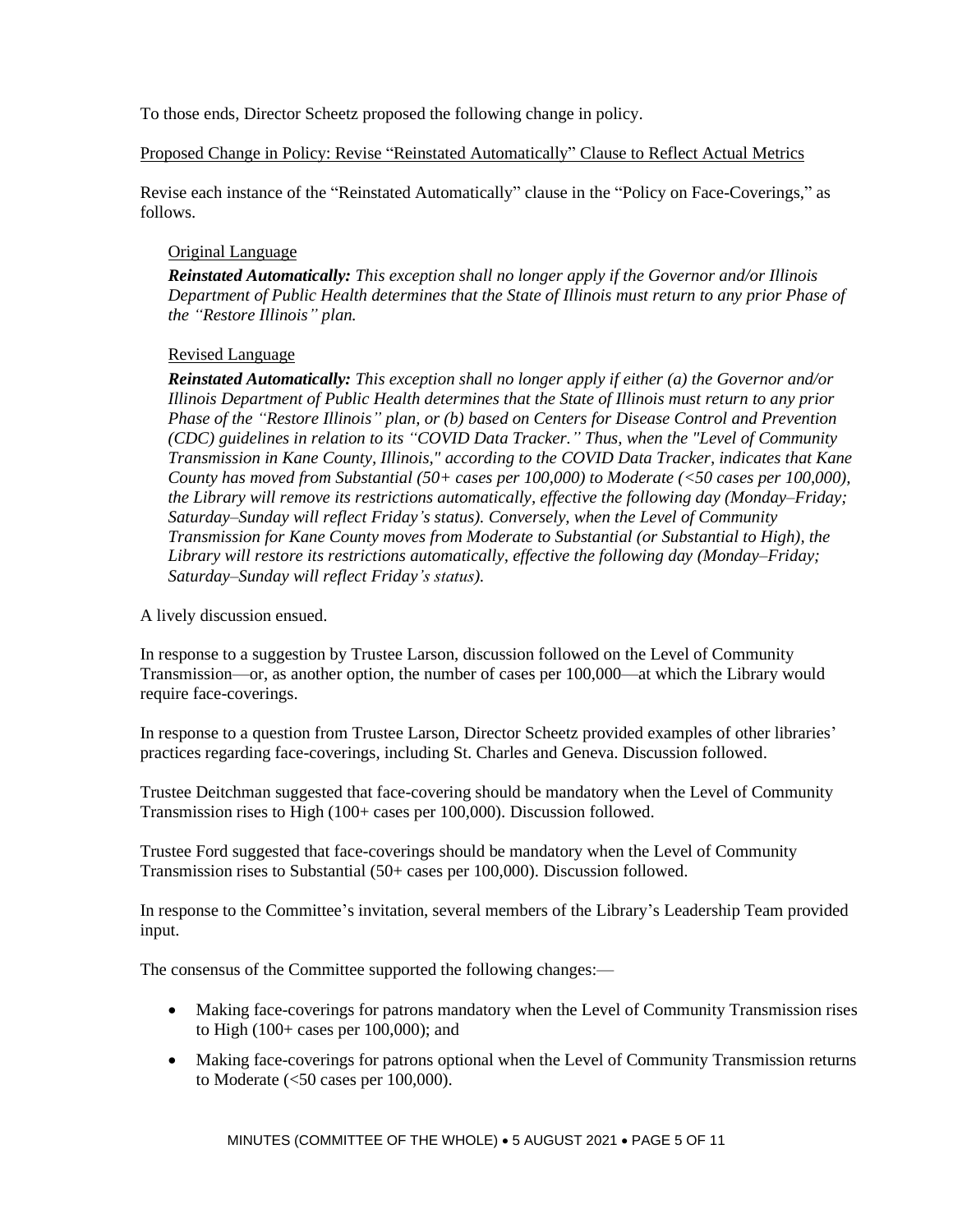## In Summary

Revise the "Reinstated Automatically" clause for patrons<sup>1</sup> in the "Policy on Face-Coverings," as amended, as follows.

*Reinstated Automatically: This exception shall no longer apply if either (a) the Governor and/or Illinois Department of Public Health determines that the State of Illinois must return to any prior Phase of the "Restore Illinois" plan, or (b) based on Centers for Disease Control and Prevention (CDC) guidelines in relation to its "COVID Data Tracker."* 

*Thus, when the "Level of Community Transmission in Kane County, Illinois," according to the COVID Data Tracker, indicates that Kane County has moved from SUBSTANTIAL (50+ cases per 100,000) to MODERATE (<50 cases per 100,000), the Library will remove its restrictions automatically, effective the following day (Monday–Friday; Saturday–Sunday will reflect Friday's status).*

*Conversely, when the Level of Community Transmission for Kane County has moved from MODERATE to SUBSTANTIAL, the Library will restore its restrictions automatically (and* **highly recommend** *facecoverings), effective the following day (Monday–Friday; Saturday–Sunday will reflect Friday's status).* 

*Further, when the Level of Community Transmission for Kane County has moved from SUBSTANTIAL to HIGH (100+ cases per 100,000), the Library will* **require** *face-coverings, effective the following day (Monday–Friday; Saturday–Sunday will reflect Friday's status) and will continue to require facecoverings until the Level of Community Transmission has moved to MODERATE.*

#### Motion

Motion by Trustee Deitchman to amend the "Policy on Face Coverings," as described herein. Seconded by Trustee Larson. Roll Call: Trustee Deitchman, aye; Trustee Fasano, aye; Trustee Ford, nay; Trustee Larson, aye; Trustee Russo, aye. The motion carried, 4–1, with two members absent.

In consideration of the absence of two Trustees, the Committee requested Director Scheetz to include this item on the Regular Agenda.

Trustee Russo expressed his appreciation to Trustees and staff members alike for their thoughtful discussion during this time of uncertainty.

## 9. **Meetings via Electronic Means: Board of Library Trustees and Subordinate Bodies** (Committee of the Whole)

Trustee Russo stated that the purpose of this agenda item was to clarify several issues related to conducting meetings via electronic means.

As context, Director Scheetz provided the following background information in his written report, which was distributed as part of the Committee of the Whole packet.

<sup>&</sup>lt;sup>1</sup>The "Reinstated Automatically" clause for employees is slightly different, as employees must wear face-coverings when the Level of Community Transmission rises to Substantial (50+ cases per 100,000). Further, employees are covered by the "Administrative Policy on Face-Coverings for Employees," q.v.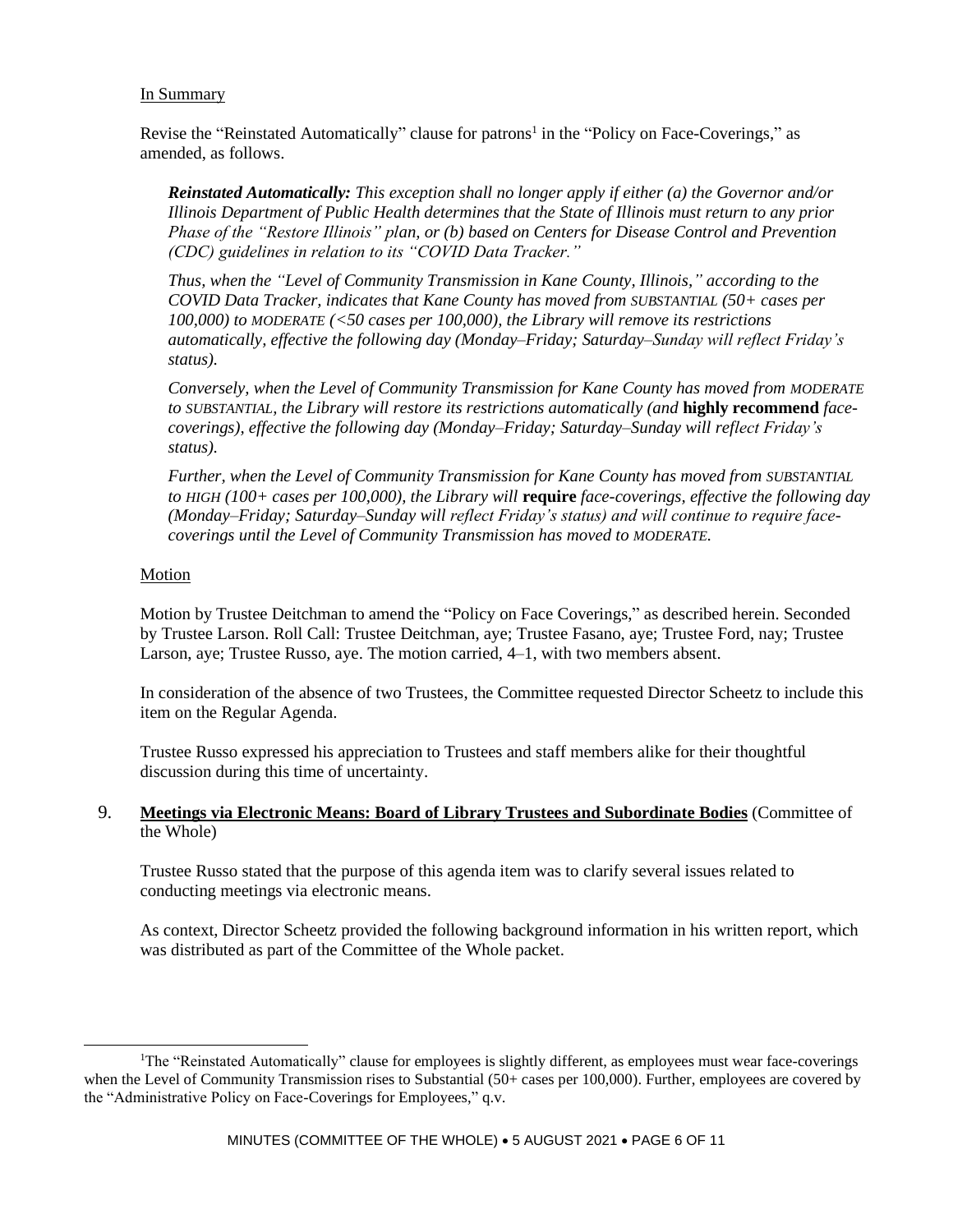*The Governor did NOT extend his finding "that the ongoing public health concerns at issue in [Gubernatorial Disaster Proclamation; eff. 7/23/21] continue to render in-person attendance [at public meeting] not feasible."*

*In addition, the latest Executive Order (Executive Order 2021–15) did not extend (and effectively rescinded) Executive Order 2020–07 (16 March 2020) that relaxed in-person meeting requirements. Ironically, of course, the Governor is now talking about changing direction and the CDC has issued new, more restrictive guidelines.*

*However, the revisions to the Open Meetings Act that resulted from the Government Emergency Administration Act (Public Act 101–0640; eff. 6/12/20) will continue in effect, which allows the Library to continue its current meeting practices during a declared disaster, even in the absence of an Executive Order to that effect and explicit language in the disaster proclamation.*

*A decision to hold a remote meeting (by electronic means only) now depends solely on local circumstances and the head of the public body—the Board President—making the required statutory finding "that an in-person meeting is not practical or prudent because of the disaster."*

In response to a question from Trustee Russo, discussion followed on whether the Trustees wished to continue meeting via electronic means.

Trustee Larson expressed a preference that, at such time as the Trustees wished to meet in person (such as for the recent interviews related to architectural services and the café), an option is available for employees and members of the community to monitor such meetings electronically. Discussion followed.

Trustee Russo expressed a general preference for meeting via electronic means for the foreseeable future. Discussion followed.

The consensus of the Trustees was to conduct meetings via electronic means for the foreseeable future, with any exceptions decided on a case-by-case basis.

#### 10. **Technology Advisory Group** (Standing Committee on Facilities)

Trustee Russo stated that the purpose of this agenda item was to clarify several issues related to the proposed Technology Advisory Group (TAG).

Director Scheetz reported that the initial discussion on this initiative took place in April 2021, after which the Committee of the Whole deferred it to the newly constituted Board of Library Trustees (and either the Committee of the Whole or the Standing Committee on Facilities).

Trustee Russo noted that the idea for a Technology Advisory Group came from the Speak Up! Community Engagement Initiative.

He suggested that, while the Technology Advisory Group (TAG) is intended to report to the Standing Committee on Facilities, the Trustees assign the creation of the TAG to the Standing Committee on Outreach as a way to engage the community (a focus of the Outreach Committee). Discussion followed.

The consensus of the Committee of the Whole supported the proposal to assign the creation of the Technology Advisory Group to the Standing Committee on Outreach.

Director Scheetz reported that other issues identified in April 2021 included the purpose, need, makeup, and charge of such a committee. Discussion followed.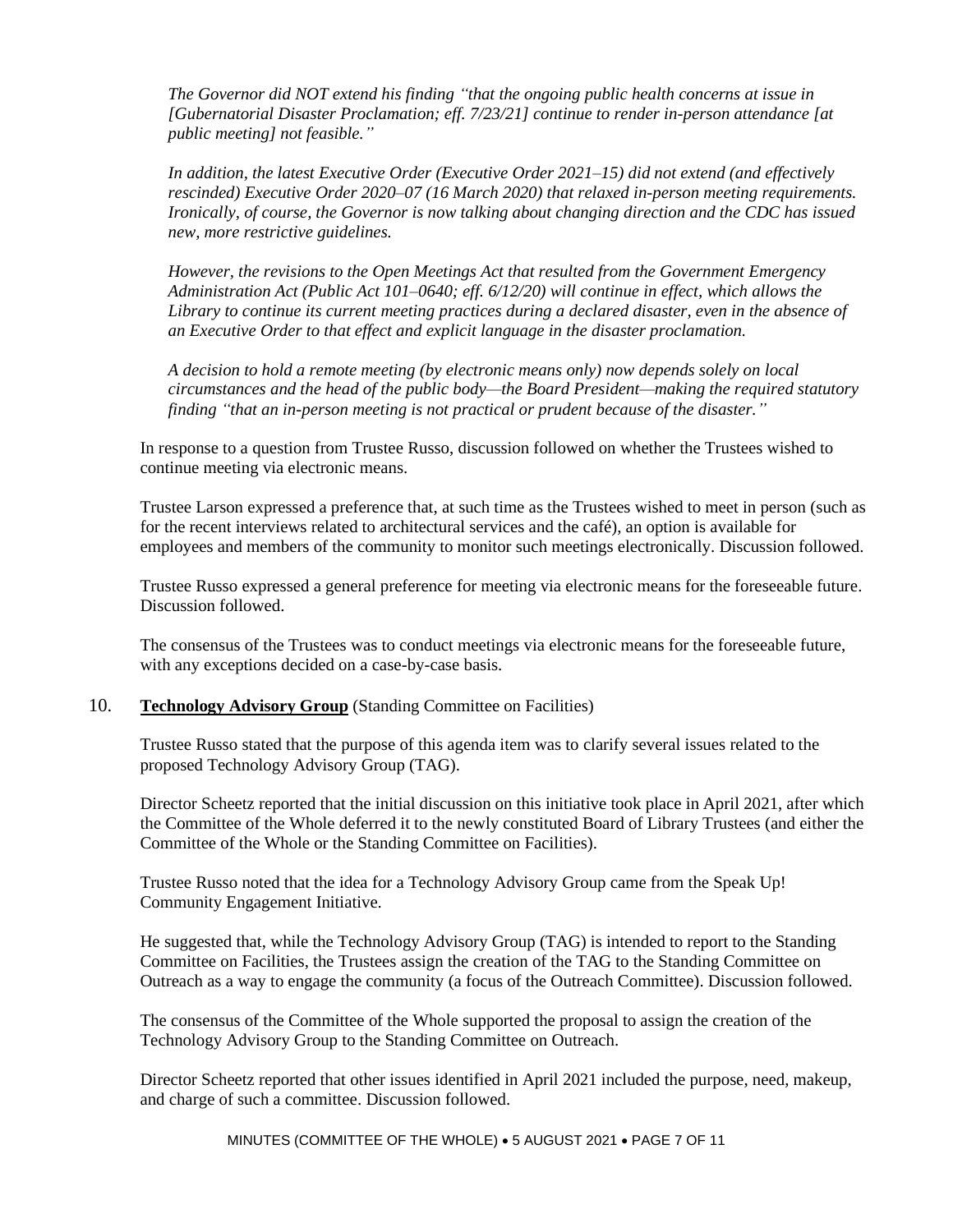Trustee Russo reported that former Trustee and past president Jo Ann Smith had expressed a willingness to participate in this process. Discussion followed.

The consensus of the committee was to request that Trustee Larson, Director Scheetz, and Jo Ann Smith to begin the organizational process and present a report to the Outreach Committee.

Trustee Deitchman suggested a particular focus on the purpose and charge of the proposed Technology Advisory Group. Discussion followed.

Director Scheetz noted that, as a subordinate body of the Board of Library Trustees, such an advisory group is subject to the requirements of the Open Meetings Act.

## In Summary

The creation of the Technology Advisory Group was assigned to the Standing Committee on Outreach and Trustee Larson (as committee chair), Director Scheetz, and Jo Ann Smith (as an interested volunteer) were requested to begin the organizational process (with an initial focus on the purpose and charge of such an advisory group) and present a report to the Outreach Committee.

## 11. **Comments from the Committee of the Whole**

**Educators' Sale** from the Friends of the Batavia Public Library: Trustee Ford noted that the Educators' "Stock Your Classroom" Sale was scheduled for Saturday, 7 August 2021, in the FriendSpace.

In addition to targeted marketing to teachers and preschools, Trustee Larson noted that the book sale was posted on Facebook.

#### 12. **Future Agenda Items**

Director Scheetz noted that, in the absence of separate committee meetings, this report was provided for purposes of information and planning.

#### a. **Facilities Issues** (Trustee Deitchman, *Chair*)

*The focuses of Facilities Issues are building & grounds, technology, and related policies and services. Such issues generally (but not exclusively) have an internal approach; that is, work is directed to the physical library and its campus.*

- Roof Repairs
- New Telephone System / Upgrade for Data Switches (September 2021)
- Architectural Services (August 2021)
- Independent Technology Audit
- Technology Plan
- Walk the Property (June–August 2021)
- Annual Schedule of Capital Projects (July–September 2021)
- Wi-Fi System
- Proper Storage for Paintings and Other Works of Art when Not on Public Display
- Streetscape Project (City of Batavia): Water Street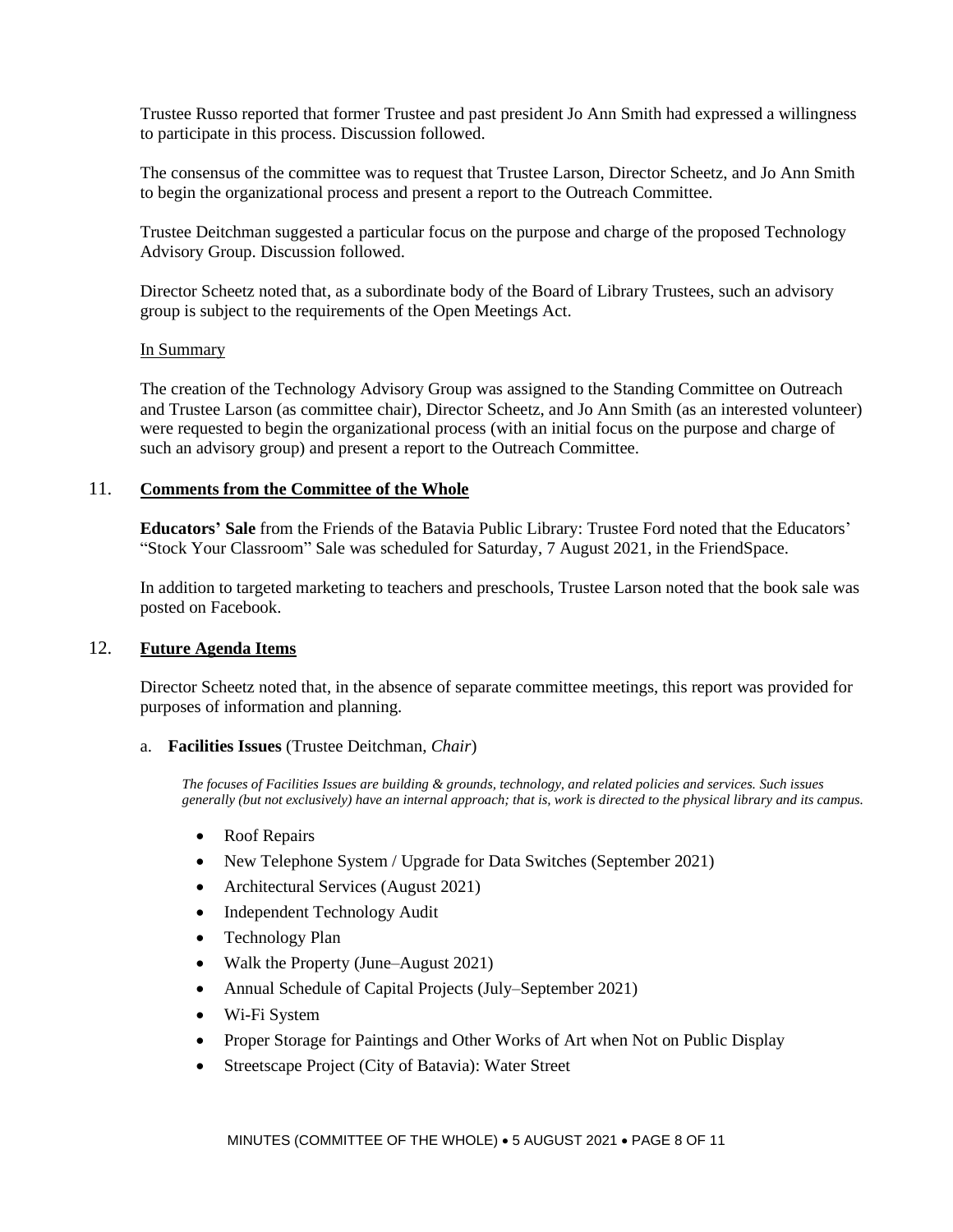### b. **Finance Issues** (Trustee Culotta, *Chair*)

*The focuses of Finance Issues are budget & finance and related policies and services.*

- Note: A schedule of future agenda items is included in the Committee packet for purposes of information and planning.
- Policy on Fines and Fees (September 2021)

#### c. **Outreach Issues** (Trustee Larson, *Chair*)

*The focuses of Outreach Issues are marketing & public relations, community engagement, art, and related policies and services, and Recognition as a Library Leader. Such issues generally (but not exclusively) have an external approach; that is, direct service to users and the community.*

- Policy on Exhibit Spaces, Bulletin Boards, and Literature Racks
- Telephone for Public Use
- Recognition as a Library Leader (April 2023)

#### d. **Policy Issues** (Trustee Russo, *Chair*)

*The focuses of Policy Issues are human resources, related policies and services, strategic planning, and general policies.*

- 3D Printer (September 2021)
- Annual Goal Plan for the Library Director for July 2021–June 2022
- Operation of a Café at the Batavia Public Library / Café Lease (September 2021)
- Retrospective Review [of the Temporary Closure in Relation to COVID-19 Crisis]
- Succession Plan / Policy on Succession
- Bylaws of the Board of Library Trustees
- Policy on Leave of Absence without Pay
- Organizational Identity: Statement of Purpose (Trust & Track Institute) (April 2021)
- Organizational Identity: Statement of Vision
- Standards for Illinois Public Libraries  $\rightarrow$  DEFERRED INDEFINITELY
- Cannabis Regulation and Tax Act [410 ILCS 705 et seq.]
- Policy on Reimbursement of Employee Expenses (pursuant to 820 ILCS 115 / 9.5)
- Policy on a Safe and Healthful Workplace
- Self-Appraisal for Board of Library Trustees (April 2022)

## 13. *Next Meetings or Events*

- *a. Board of Library Trustees (Regular Meeting), Tuesday, 17 August 2021, 6:00 p.m., Meeting Will Take Place via Electronic Means*
- *b. Board of Library Trustees (Special Meeting), Tuesday, 24 August 2021, 6:00 p.m., Founders Room*  [Retreat for Trustee Orientation, Education, and Planning]
- *c. Staff Development Day (4th Friday in August), Friday, 27 August 2021, Library Closed (9:00–1:00 p.m.)*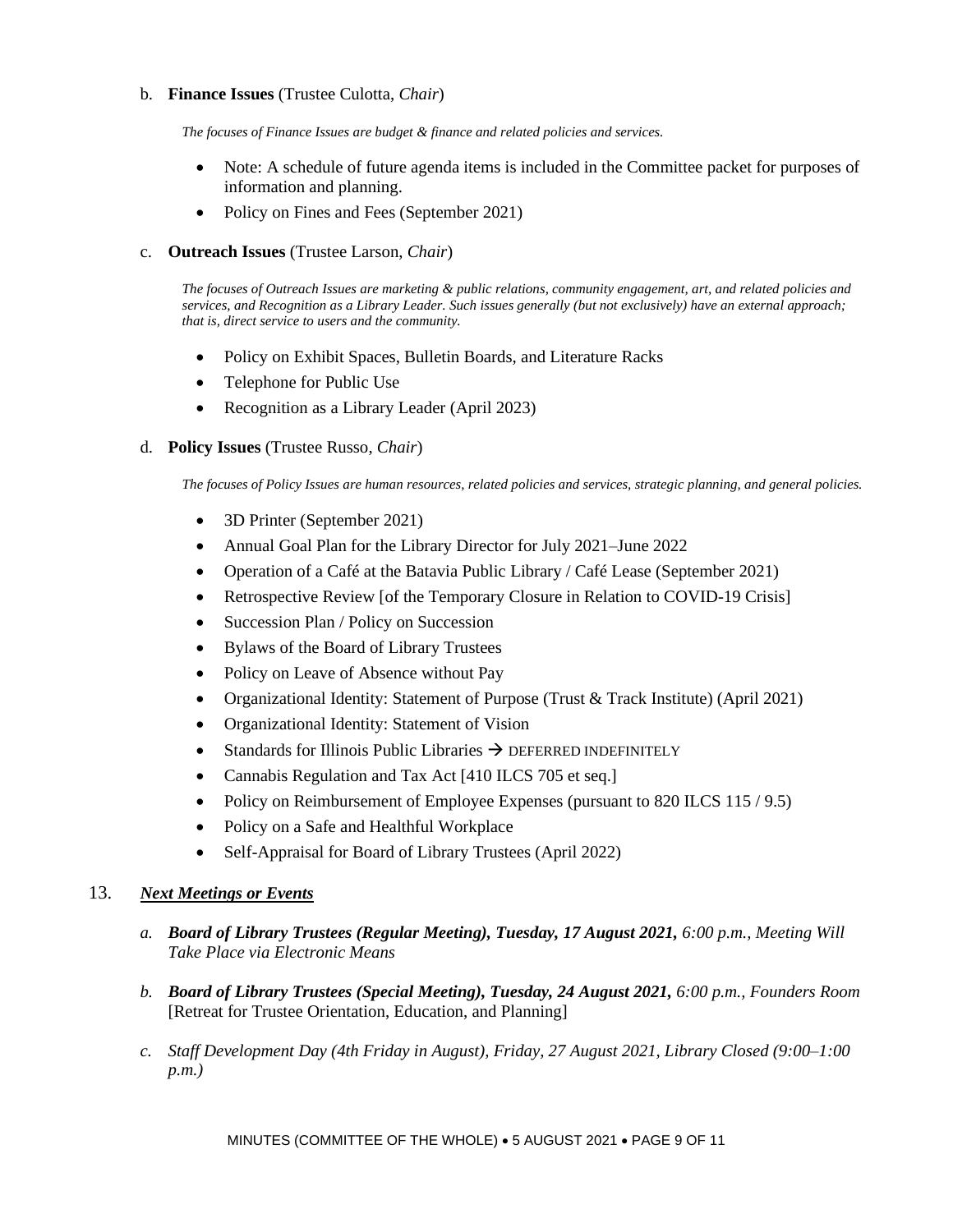- *d. Library Card Sign-Up Month, September 2021 — launched in 1987 as a national campaign: "every child should obtain a library card"*
- *e. Sunday before Labor Day, Sunday, 5 September 2021, Library Closed*
- *f. Labor Day (1st Monday in September), Monday, 6 September 2021, Library Closed [F]*
- *g. Board of Library Trustees (Committee of the Whole Meeting), Thursday, 9 September 2021, 6:00 p.m., Meeting Will Take Place via Electronic Means*
- *h. Regular Library Hours on Sunday Begin (12:00 noon–5:00 p.m.) (Sunday after Labor Day) — Sunday, 12 September 2021*
- *i. Reception for Library Leader, Sunday 19 September 2021, 2:00 p.m., Founders Room*
- *j. Board of Library Trustees (Regular Meeting), Tuesday, 21 September 2021, 6:00 p.m., Meeting Will Take Place via Electronic Means*
- *k. Banned Books Week: Celebrating the Freedom to Read (40th Annual Observance, 1982–2021), Sunday–Saturday, 26 September–2 October 2021 — 2021 Theme: Books Unite Us. Censorship Divides Us.*
- *l. 155th Anniversary of Library Service in Batavia (October 1866–2021), October 2021*
- *m. TeenTober (formerly Teen Read Week™ in October and Teen Tech Week in March), October 2021 launched in 2019 to celebrate teens and teen services in libraries*
- *n. Columbus Day (Observed) (2nd Monday in October), Monday, 11 October 2021, Library Open [F]*
- *o. ILA Annual Conference (Virtual Conference), Tuesday–Thursday, 12–14 October 2021*
- *p. Board of Library Trustees (Regular Meeting), Tuesday, 19 October 2021, 6:00 p.m., Meeting Will Take Place via Electronic Means*
- *q. Daylight Saving Time Ends (Standard Time Resumes) at 2:00 a.m. (1st Sunday in November), Sunday, 7 November 2021*
- *r. International Games Week, Sunday–Saturday, 7–13 November 2021 — launched in 2008 to focus on the social and recreational side of gaming*
- *s. Fall Children's Book Week (since 2019), Monday–Sunday, 8–14 November 2021 — "A great nation is a reading nation."—Melcher — 2021 Theme: Reading Is a Superpower [Note: In a story fraught with irony, the original Children's Book Week was moved from November to May in 2008.]*
- *t. Veterans Day, Thursday, 11 November 2021, Library Open [F]*
- *u. Board of Library Trustees (Regular Meeting), Tuesday, 16 November 2021, 6:00 p.m., Meeting Will Take Place via Electronic Means*
- *v. Thanksgiving Eve, Wednesday, 24 November 2021, Library Closed at 5:00 p.m.*
- *w. Thanksgiving (4th Thursday in November), Thursday, 25 November 2021, Library Closed [F]*

MINUTES (COMMITTEE OF THE WHOLE) • 5 AUGUST 2021 • PAGE 10 OF 11